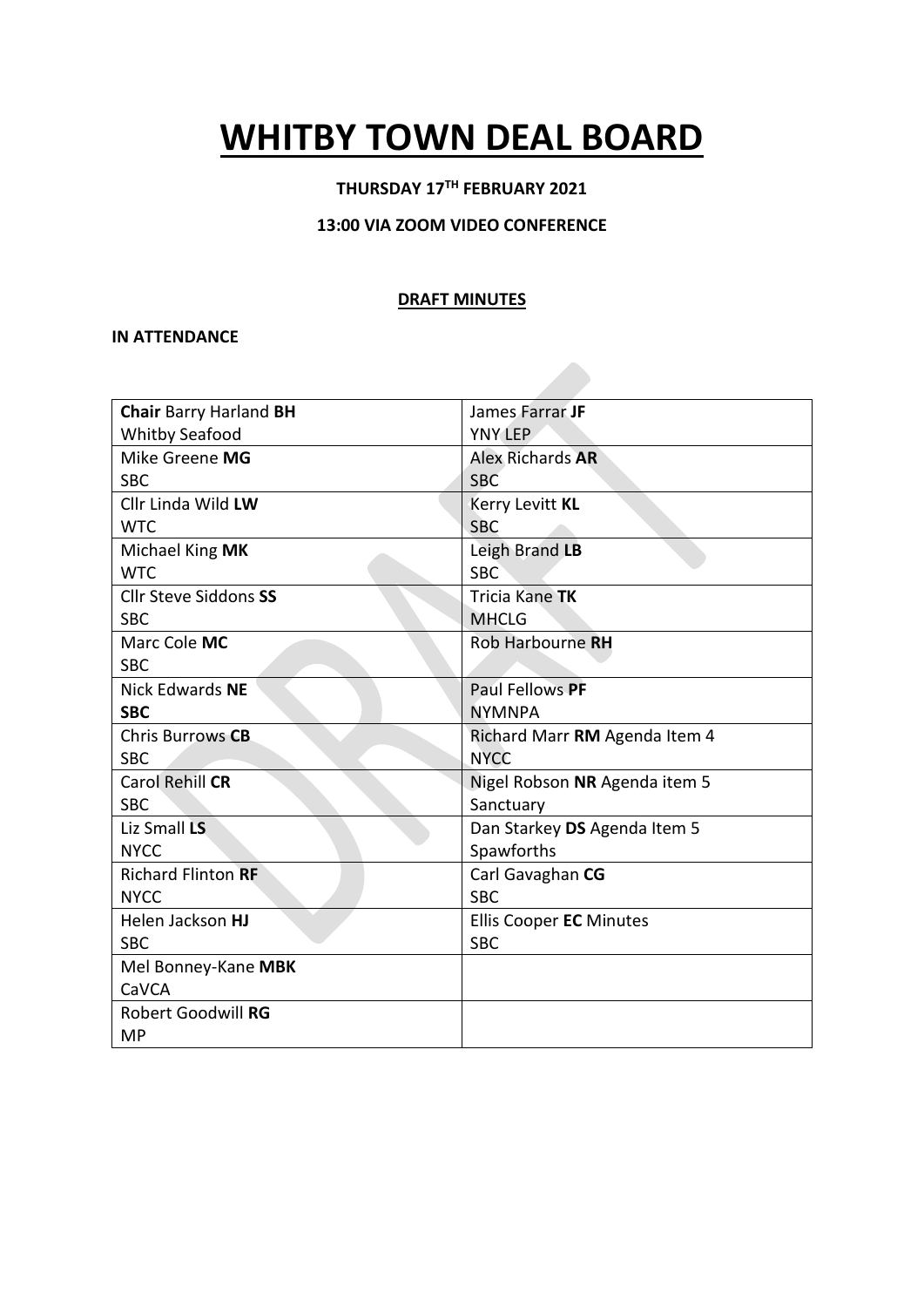## **1. APOLOGIES**

- Rosemary DuRose, Beyond Housing
- Clare Harrigan, Beyond Housing
- Matt Parson, Anglo American
- Karl Battersby, NYCC
- Mark Williamson

## **2. DECLERATIONS OF INTEREST**

**2.1.** To be declared before the project.

## **3. MINUTES OF LAST MEETING AND MATTERS ARISING**

**3.1.** Minutes of the meeting held on Thursday 17<sup>th</sup> February 2022 agreed as a true record.

## **4. HARBOUR SIDE PUBLIC REALM**

- **4.1.** RM presented the Full Business Case for the Harbour Side Public Realm.
- **4.2.** LW queries the reduction of car parking spaces within Whitby, issues at Spital Bridge. RM states that interactive signs and a turn circle is needed to help these issues.
- **4.3.** SS questions why full costings haven't been done for the project and the risk this poses to the Business Case. RM states that £180,000 in utility diversions is factored in based on previous projects.
- **4.4.** MK queries the four conditions that need to be met, is it time bound and what is needed to comply subsidy control. RM responds that it is subject to funding, public design and to be complete by the end of the year. CR also states it is a low risk project in comparison to others.
- **4.5.** CB asks about the surfacing on the bridge expansion in summer. RM states that it is not a part of this project but believes it is being looked at.
- **4.6.** BH proposes the Board vote on the project, The Board unanimously pass the project.

#### **5. BROOMFIELD CARBON VILLAGE**

- **5.1.** DS and NR present the Full Business Case for the Broomfield Carbon Village.
- **5.2.** MK queries what benefits of the project wouldn't be money coming through a 106 and what the long term benefit to Whitby is other than affordability. DS responds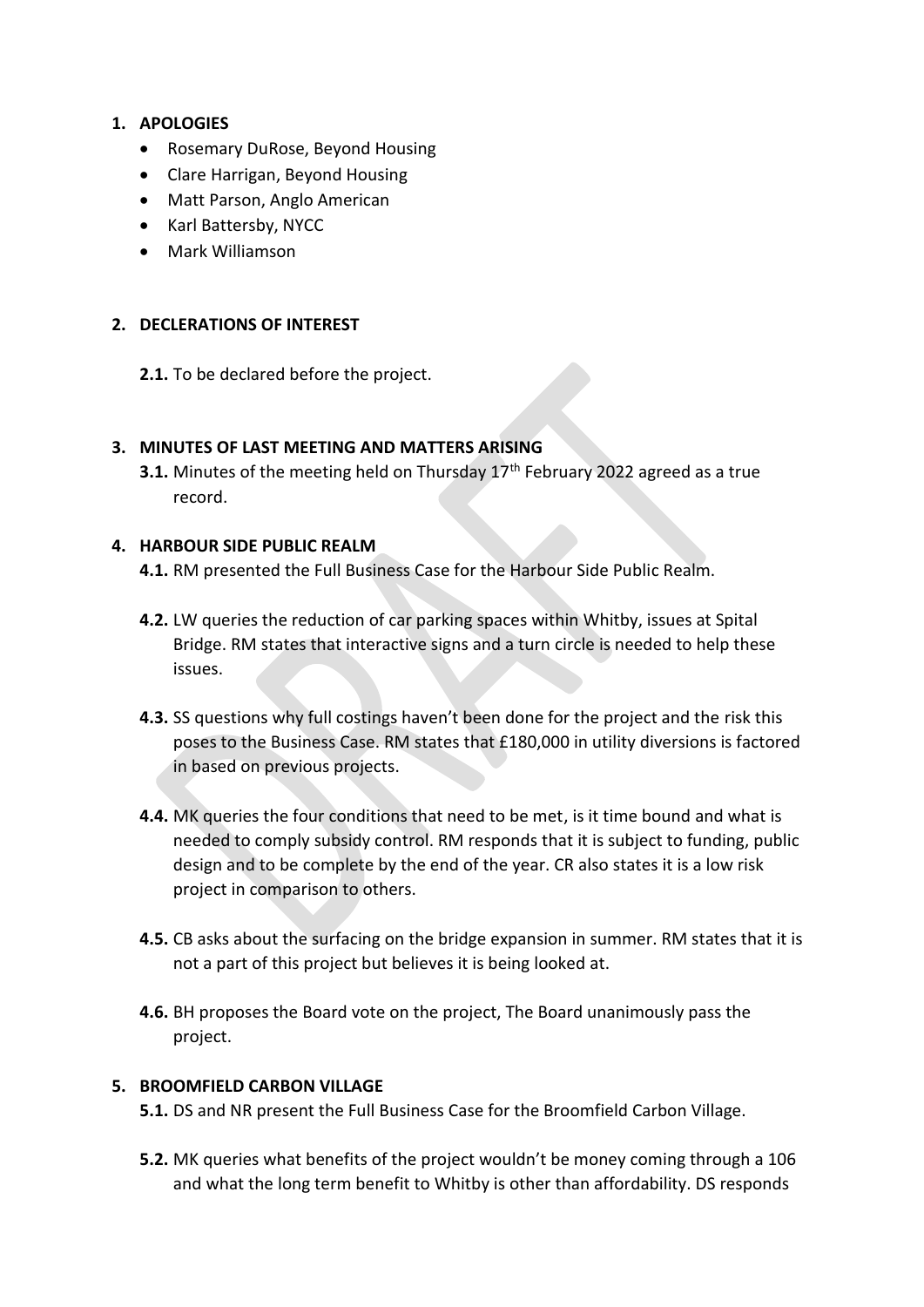that a cross check against a normal 106 was conducted and benefits such as underfloor heating etc. RH supports this by these sort of extras are only viable due to the Towns Fund.

- **5.3.** RG questions the tenure options for the homes and if it will be stipulated that residents have electric cars. RH confirms that the homes will be a mixture of shared ownership and rented accommodation. RH also states that the car issue needs to be looked at.
- **5.4.** LW queries how housing associations are to be allowed to select certain tenants against others, how they can impose sustainable living and if there is a covenant for first time buyers. RH states that they aren't looking to cherry pick tenants but want them to be bought into the ethos of the project and that first time buyers will be targeted.
- **5.5.** JF wants reassurance that the houses will not be used as second homes or holiday lets. LW supports this and wants written reassurances that this won't happen. HJ to consult with CR. BH proposes the Board vote on the project with assurances they won't be used as second homes, holiday lets or cherry picked tenants. The Board pass the project on this basis, with one member abstaining.

## **6. WHITBY MARITIME TRAINING HUB**

**6.1.** BH, CB and LW declare their interest in the project.

- **6.2.** LB presents the Full Business Case for the Whitby Maritime Training Hub.
- **6.3.** RG states that a partner with a track record for providing training is needed and the international market needs to be looked at. LB states that the international market are aware, with potential partners waiting to see what happens before making a commitment. AR supports this with the Royal Navy offering an interest in the project.
- **6.4.** MK queries the rationale of the operating model of the training hub, a management model has been chosen over lease option and the use of a Trust. AR states that this has been included due to the community wanting some ownership of the project as not to stray away from the original vision.
- **6.5.** RF questions the sustainability of the project, funding streams and if there is a five year plan. AR states that the project will be primarily funded through private revenue streams. No five year plan for the revenue objective for next phase.
- **6.6.** BH proposes the Board vote on the project. The board pass the project unanimously.